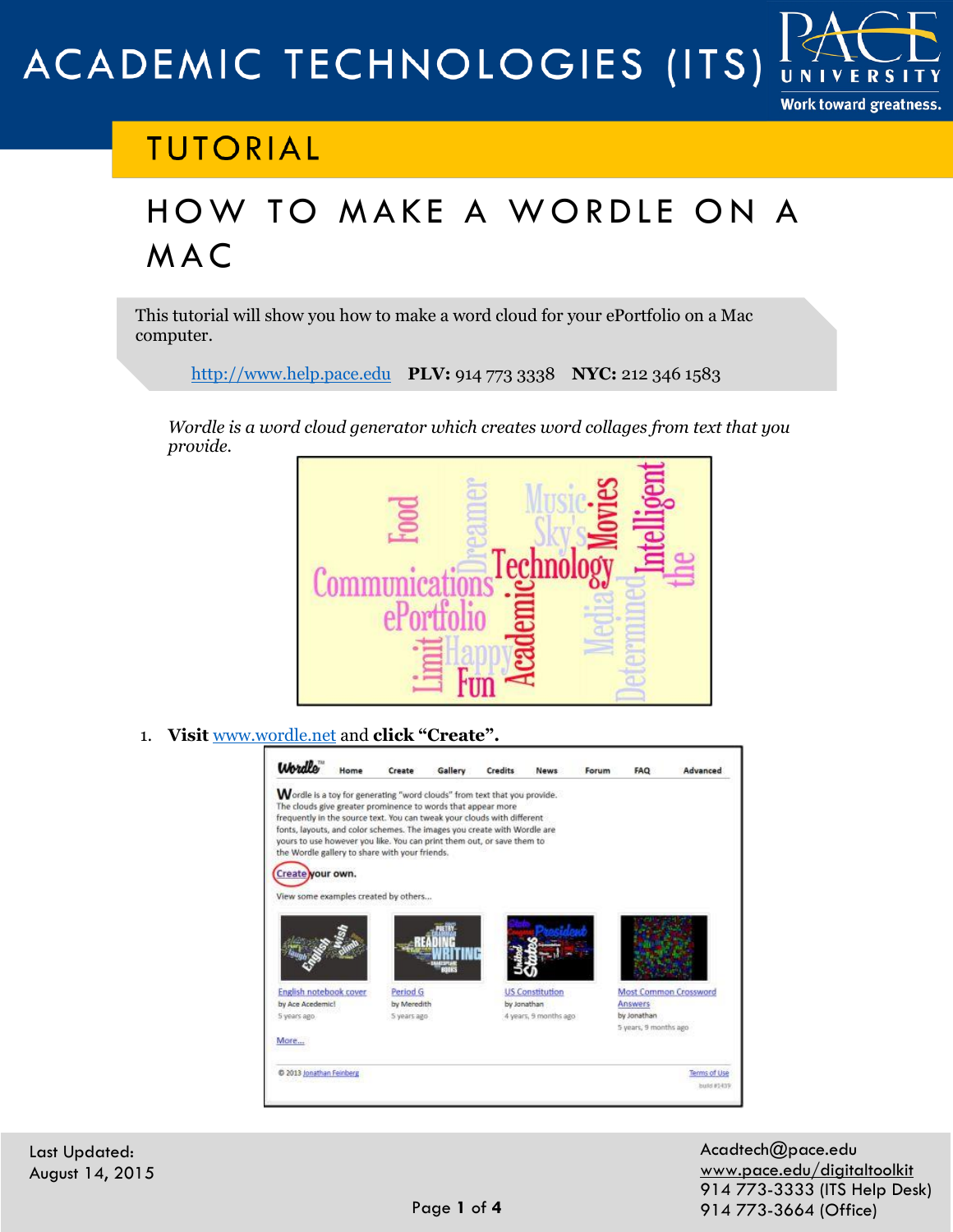## ACADEMIC TECHNOLOGIES (ITS) UNI

## **TUTORIAL**

- 2. **Type** words or sentences into the text box. You can also try **pasting** large amounts o[f](http://www.pace.edu/digitaltoolkit)  text from a paper, or you resume. **Click "Go".** To link two words together, include a  $\sim$ between them. Example" Pace~University.
	- \*\*Note: The more times you enter a word, the larger it becomes in the Wordle.

| Paste in a bunch of text:<br>This is a sample wordle for eFortfolio |  |  |                                                                                           |                            |
|---------------------------------------------------------------------|--|--|-------------------------------------------------------------------------------------------|----------------------------|
|                                                                     |  |  |                                                                                           |                            |
|                                                                     |  |  |                                                                                           |                            |
|                                                                     |  |  |                                                                                           |                            |
|                                                                     |  |  |                                                                                           |                            |
|                                                                     |  |  |                                                                                           |                            |
|                                                                     |  |  |                                                                                           |                            |
|                                                                     |  |  |                                                                                           |                            |
|                                                                     |  |  |                                                                                           |                            |
| © 2013 Jonathan Feinberg                                            |  |  |                                                                                           | Terms of Use<br>hund #1439 |
|                                                                     |  |  | Enter the URL of any blog, blog feed, or any other web page that has an Atom or RSS feed. |                            |

3. **Allow Javascript** to run.



4. Your Worlde will appear (If your Wordle does not appear, you will need to update Java on your computer). If you would like to change the style, you can **click "Randomize"** to automatically change the style, or use the menu at the top left of your Wordle to customize fonts, layouts, and colors.

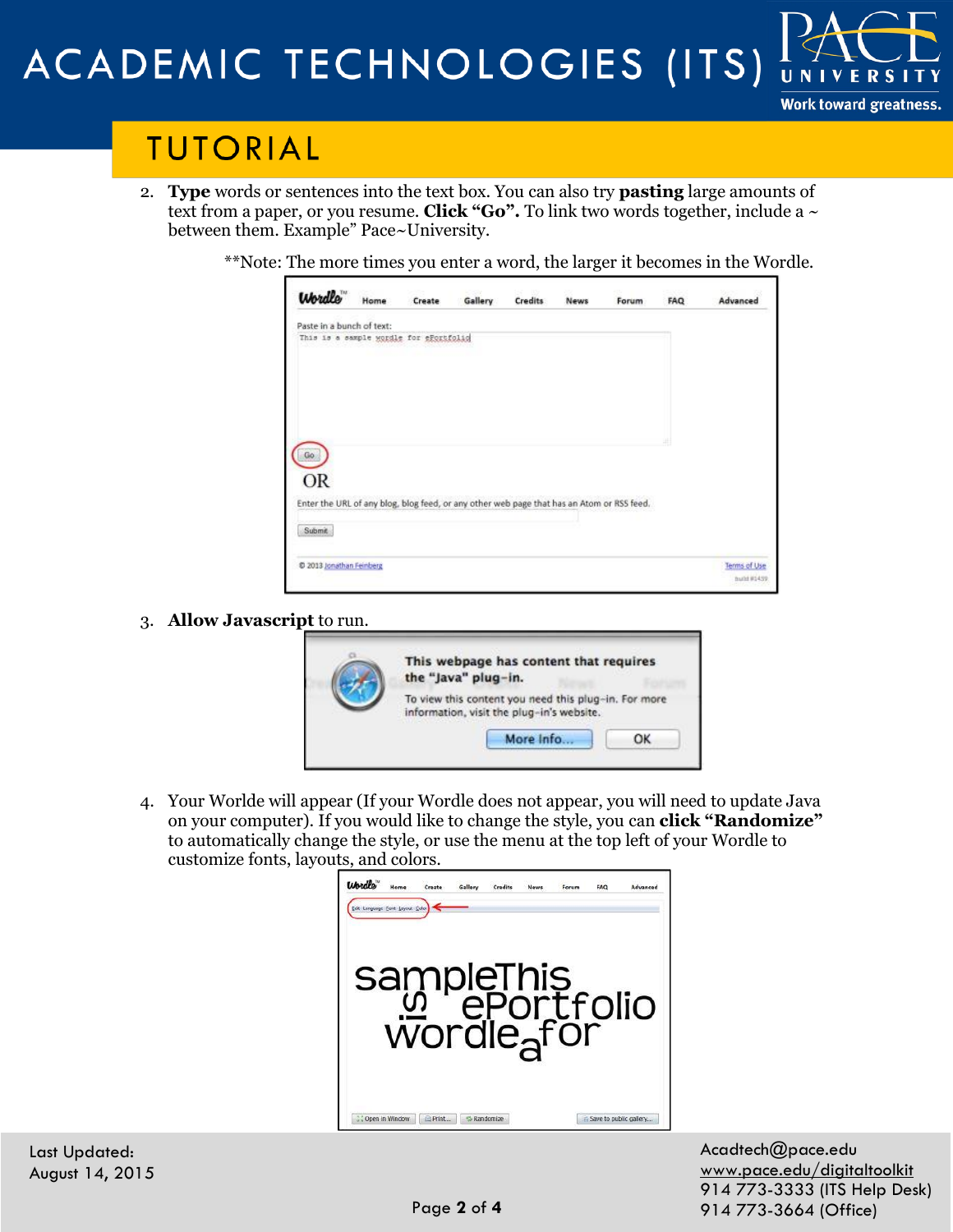## ACADEMIC TECHNOLOGIES (ITS) UNIV

# **TUTORIAL**

5. **Hold down command+shift+4** to take a cropped screenshot. The image will automatically save to your desktop as a screenshot.



### **Displaying your Wordle on ePortfolio**

1. **Open the ePortfolio page** where you want to display your Wordle, then **drag the image icon** onto your page.



**Work toward greatness.**